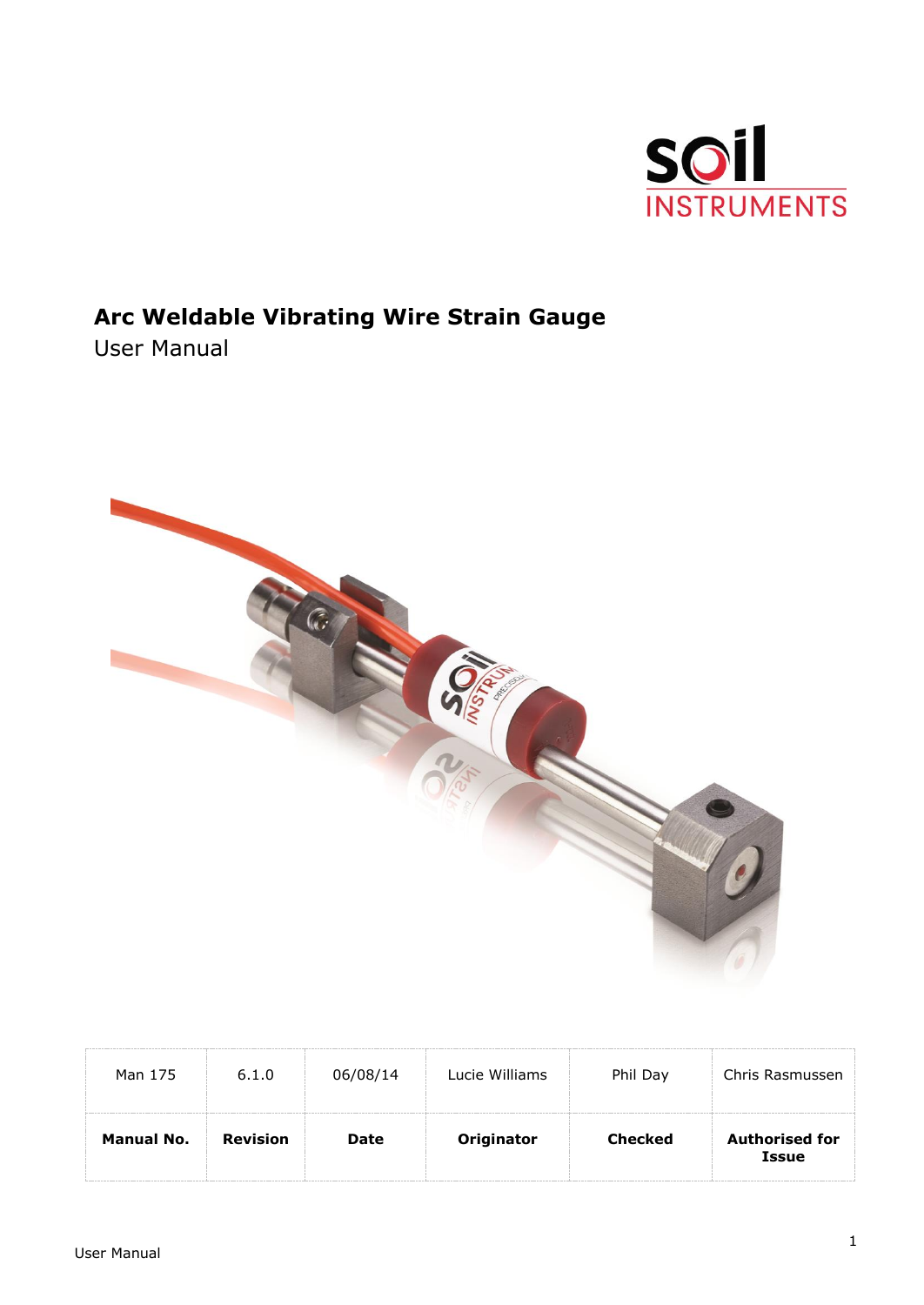# **Contents**

| <b>Section 4:</b>  |  |
|--------------------|--|
|                    |  |
| 5.01               |  |
| Section 6 :        |  |
| 6.01               |  |
| 6.02               |  |
|                    |  |
|                    |  |
|                    |  |
| <b>Appendix A:</b> |  |
| <b>Appendix B:</b> |  |
| <b>Appendix C:</b> |  |
|                    |  |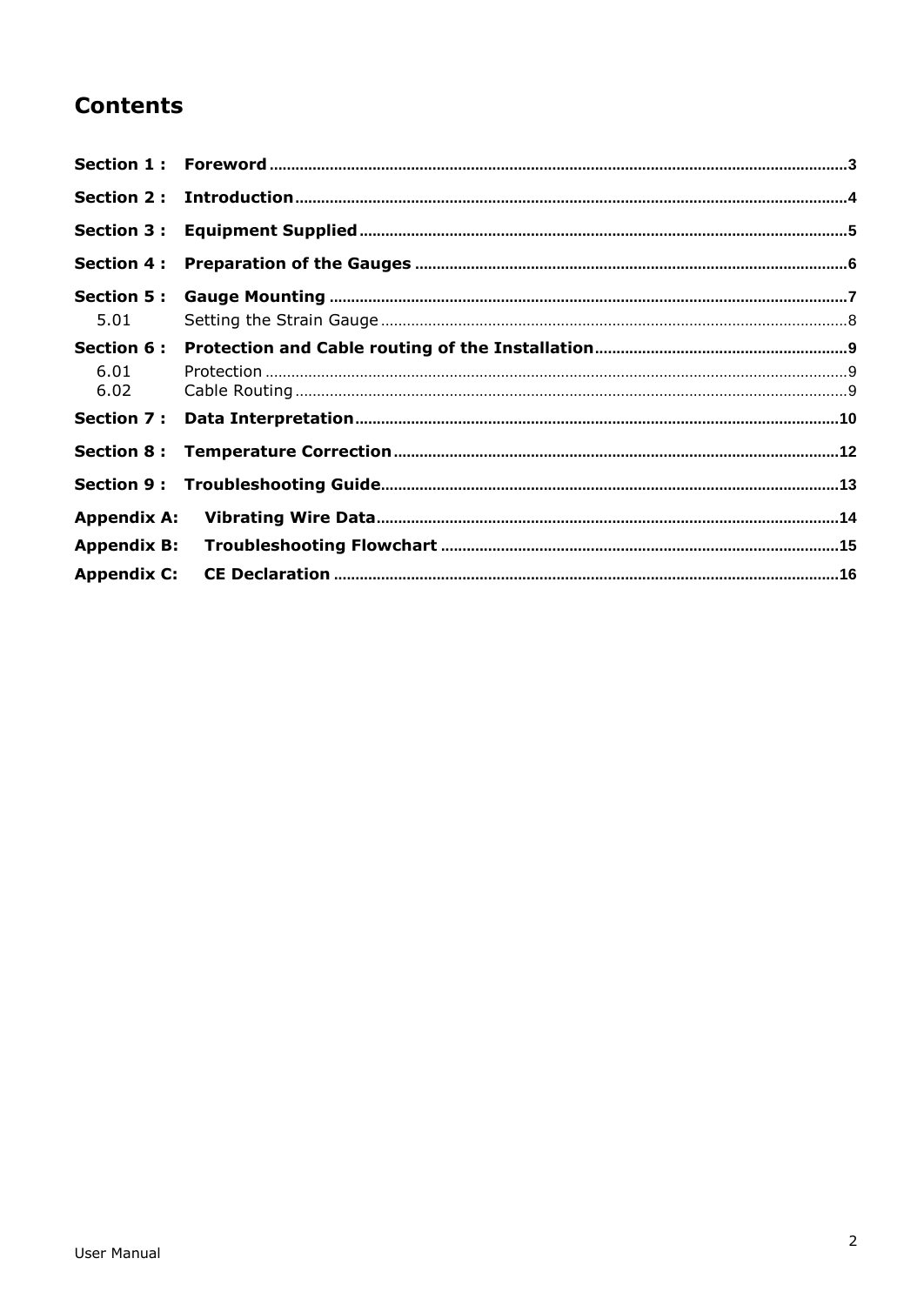## <span id="page-2-0"></span>**Section 1 : Foreword**

Soil Instruments Vibrating Wire Arc Weldable Strain Gauge, as with all our equipment, has been designed to operate consistently in a construction site environment and is, therefore, relatively robust.

However, it is essential that the equipment covered by this manual is both operated and maintained by competent and suitably qualified personnel. They must **READ AND UNDERSTAND** the procedures outlined in this manual before attempting installation or operation of the equipment on site.

Soil Instruments will not accept for repair under guarantee, instruments that have been neglected or mishandled in any way.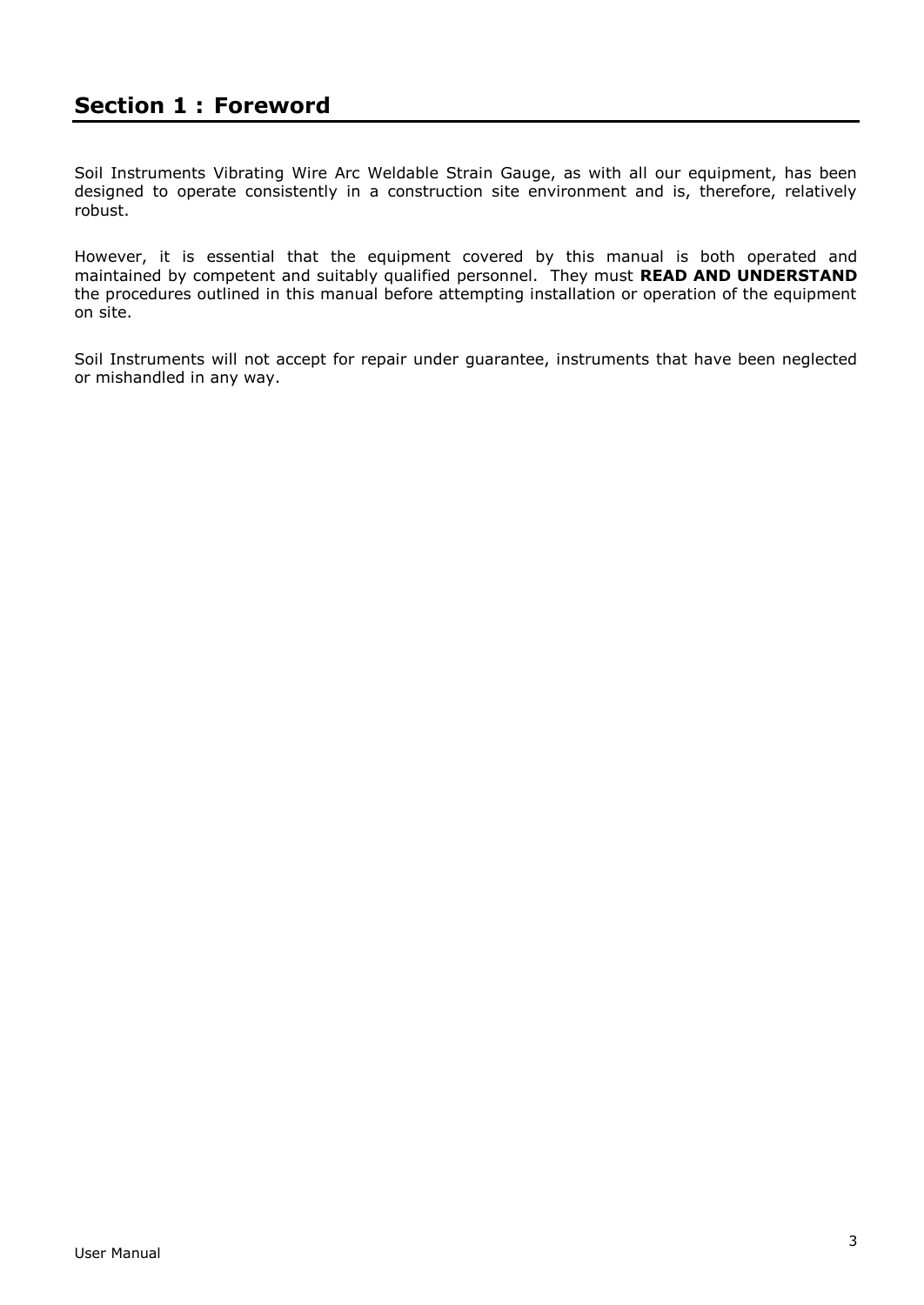# <span id="page-3-0"></span>**Section 2 : Introduction**

The Soil Instruments Arc Weldable Strain Gauge is intended primarily for long-term strain measurements on structural steel members such as tunnel linings, arches, struts, piles, sheet piling etc.

The primary means of attachment is by conventional arc welding, but they can also be used to measure strain changes on concrete or rock surfaces using anchors grouted into boreholes.

The nature of the instrument dictates that it is used to measure changes in strain (i.e. change in length per unit length).

Strains are measured using the vibrating wire principle: a length of steel wire is tensioned between two mounting blocks that are welded to the steel surface being studied. Deformations (i.e. Strain changes) of the surface will cause the two mounting blocks to move relative to each other, thus altering the tension in the steel wire. The tension is measured by plucking the wire and measuring its resonant frequency of vibration. The wire is plucked, and its resonant frequency measured, by means of an electromagnetic coil positioned next to the wire.

Note: Ensure the ends of the strain gauge are not rotated as this may damage the gauge and result in unreliable readings.

Portable readouts or fixed data acquisition systems available from Soil Instruments will provide the necessary excitation to pluck the wire and convert the measured frequency to display the reading directly in microstrain.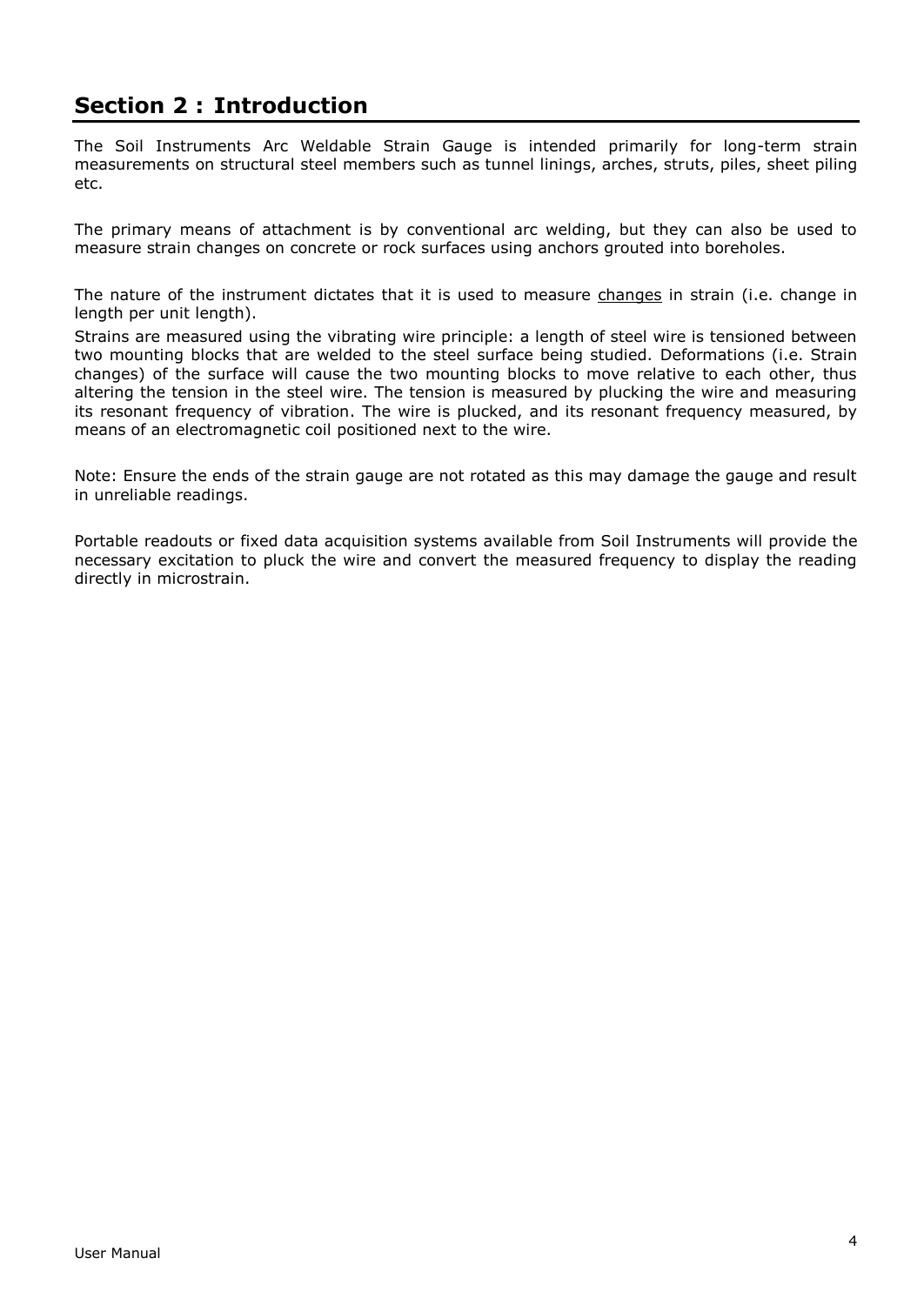<span id="page-4-0"></span>For each installation you should have been supplied with:

- Two mounting blocks including gauge securing screws
- Sensor unit (gauge)
- securing clamp
- Each gauge is supplied with a pickup coil fitted with a user specified length of cable. The cable can be spliced to other cables for routing to a terminal location. Cables can be routed over distances in excess of 1000 metres without degradation of signal.

Together with these a setting bar should be used to accurately locate the mounting blocks for welding; such bars are available from Soil Instruments.

Although gauges are checked prior to leaving Soil Instruments, damage can occur during transit. It is suggested that the gauges are visually checked immediately upon receipt. Additionally it is prudent to check the operation using a vibrating wire readout device to ensure steady readings, if an audio signal is available on the readout device this can give a good indication of the quality of the signal.

Before installation, a note should be made of the batch factors for the Strain Gauges for future data interpretation.

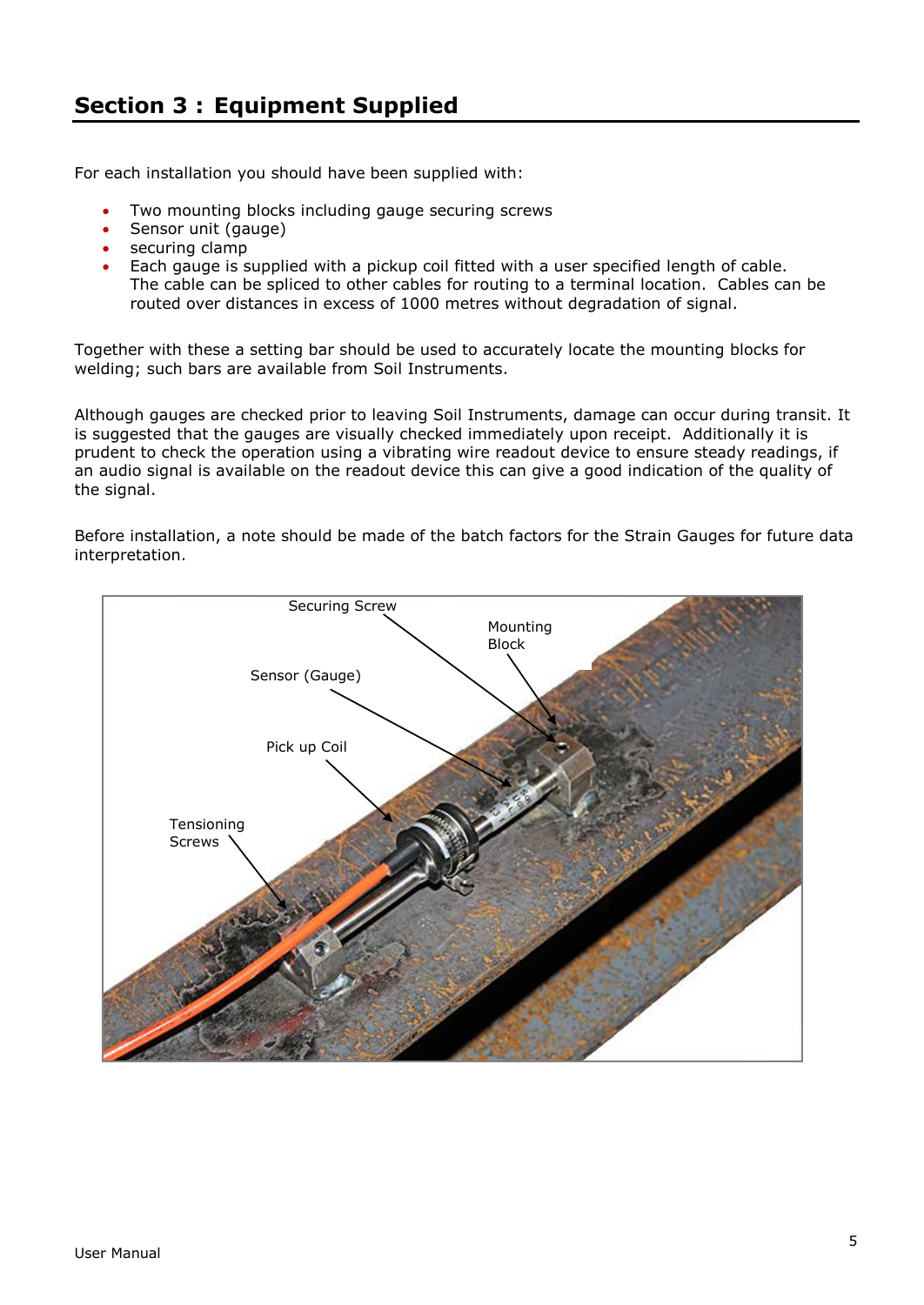## <span id="page-5-0"></span>**Section 4 : Preparation of the Gauges**

Where a number of gauges are to be installed on a structural element it is essential that each gauge and its associated cables are accurately and effectively identified. A permanent marking system should be adopted to ensure gauges can be identified throughout their working lifetime and this information safely stored for future reference.

Check the resistance between the two lead wires. It should be around 150 ohms. If the gauge contains a thermistor, check its resistance. Check the reading against that which should be obtained at the existing ambient temperature.

Any faulty units should be returned to the factory. Gauges should not be opened in the field. The choice of gauge installation location is a critical factor in the design of an instrumentation scheme.

Prior to installation of the gauges it is essential to plan the cable routing from the gauge location to the terminal position. The cables should be marked and where possible, extended before the gauge is installed.

Two approaches to cable routing are commonly adopted, each with their own merits.

- (a) Each gauge sensor coil is factory fitted with a length of cable to reach from the gauge location to the terminal. This removes the need for jointing cables on site in, often, unsatisfactory conditions. It is, however, the slightly more expensive option and involves the handling and tying of, often, long lengths of cable.
- (b) The gauge sensor coils are factory fitted with a short (say 3m) length of cable and the cable from each gauge in an array is routed to a high quality cable joint where it is connected to a multicore cable. The multicore cable is then routed to the terminal location.

With the cable routing planned and the gauges marked with their appropriate location description, mounting the gauges can begin.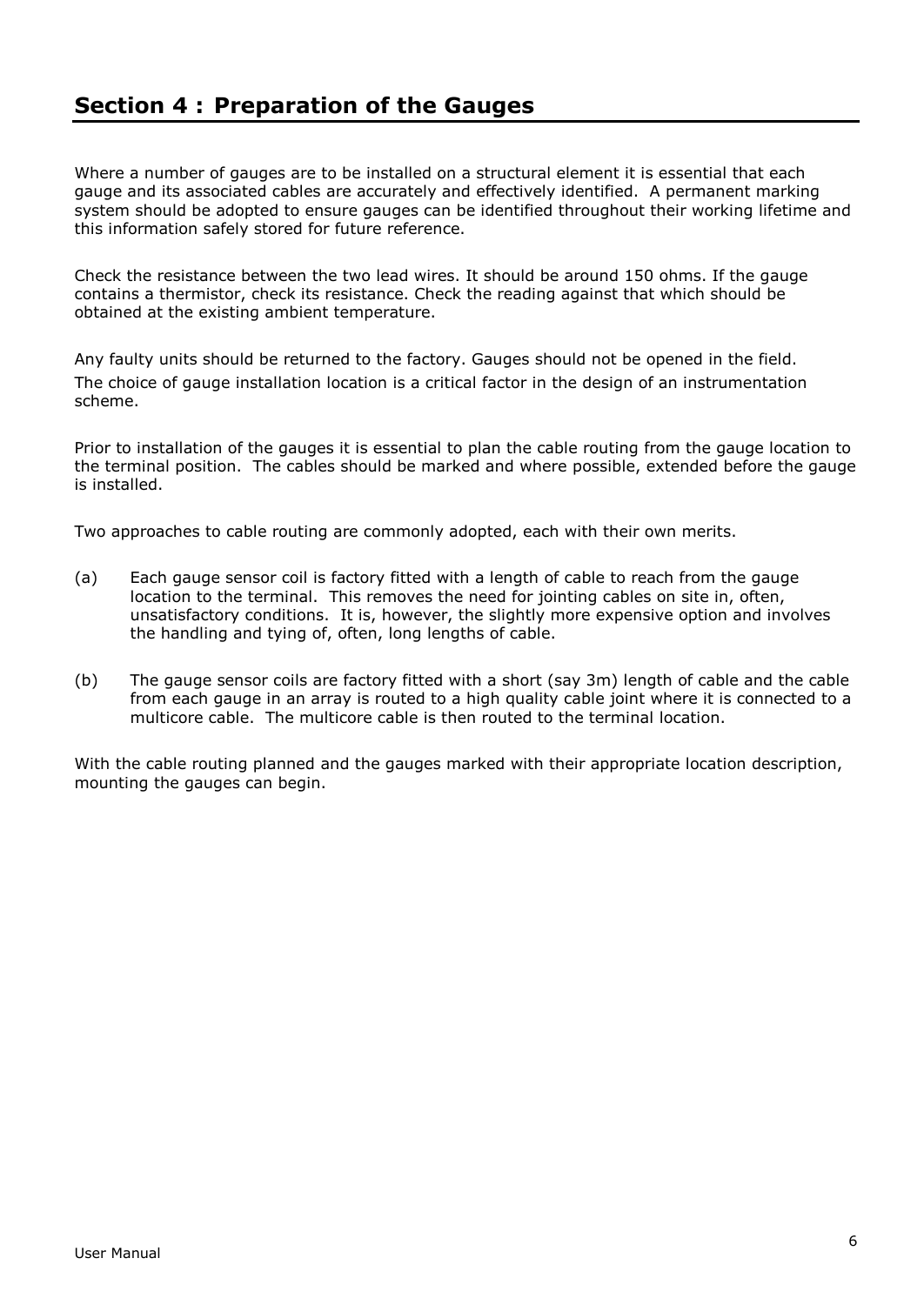## <span id="page-6-0"></span>**Section 5 : Gauge Mounting**

The Soil Instruments Arc Weldable Strain Gauge is attached to mounting blocks, which must first be arc welded to the steel surface to be studied. A setting bar is used to correctly space apart the two blocks. Firstly the two mounting blocks are fitted over the ends of the setting bar and the jig is used to position them correctly. Then the set screws in the mounting blocks are tightened down onto the setting bar. Avoid excessive tightening as this only damages the setting bar unduly.



The steel surface is cleaned using a wire brush to remove all scale, rust, dirt and oil. The blocks are then removed from the spacing jig and pressed firmly against the steel surface using the setting bar as a handle. The edges of the mounting blocks are now welded.



Avoid excessive heat and do not weld the flat end surfaces as this will prevent removal of the setting bar. To speed things up, where many gauges are being installed it is advantageous to have more than one setting bar.

After welding, cool the mounting blocks with a water soaked rag, then slacken the screws and slide out the setting bar. Clean away all welding slag using a chipping hammer and wire brush.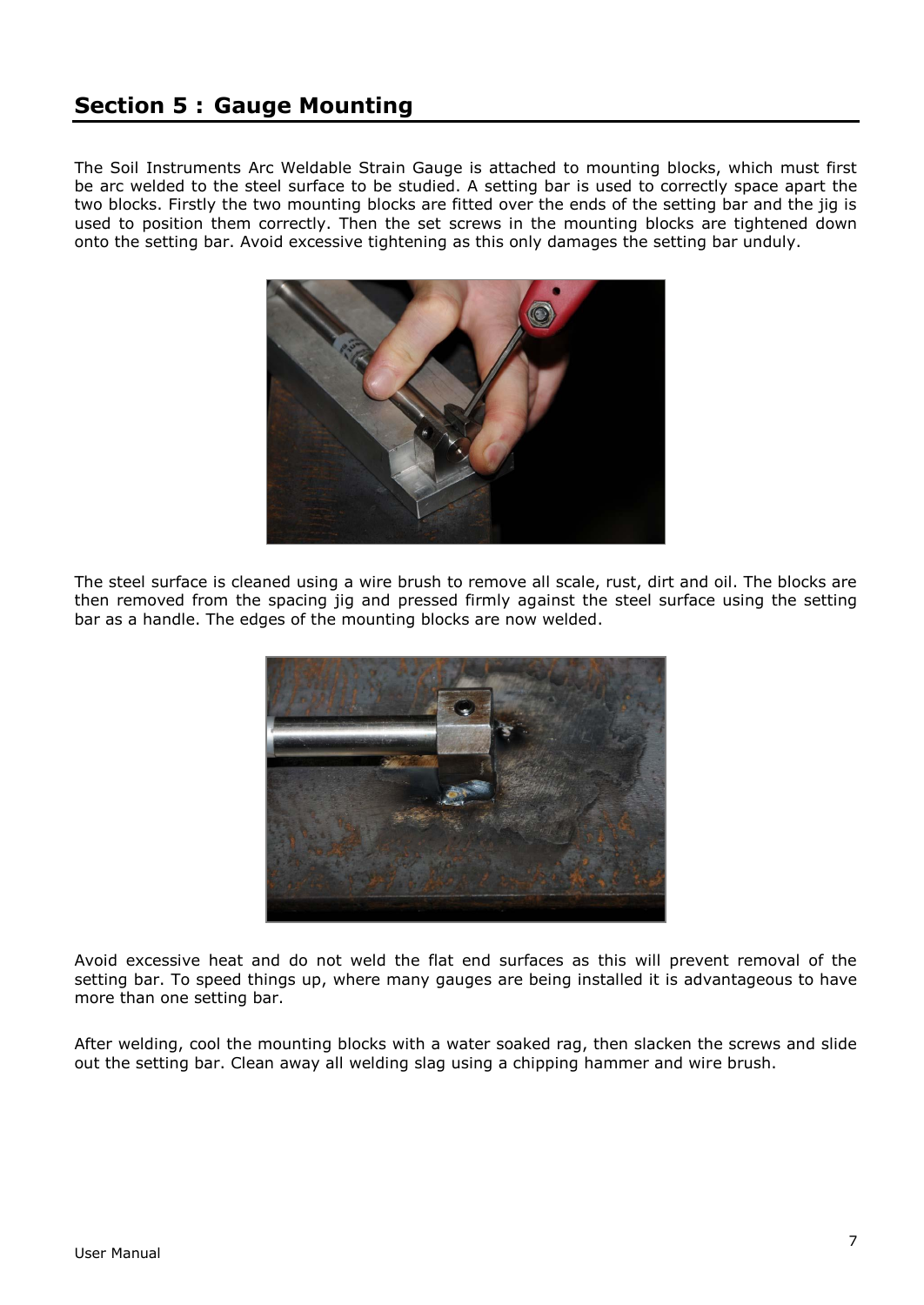## <span id="page-7-0"></span>**5.01 Setting the Strain Gauge**

Clip the plucking coil over the gauge, secure with the securing clamp as shown below and connect it to the readout box.



When the mounting blocks are welded in place the strain gauge is now positioned into the holes of the mounting blocks, ensure that the grooved end of the gauge lies inside the mounting block without the slot and the gauge is orientated so that the coil and clamp are not in contact with the structure.



The cone point set screw should be tightened hard down into the V groove in one end of the gauge. **Note: Do not rotate the gauge once the end has been clamped by the set screw.**

Check that readings can be displayed by the readout unit. The reading frequency can be made to increase by gripping the coil assembly and pushing in the direction of the free end. Readings can be made to decrease by pushing directly on the free end.

When the desired reading is obtained, (mid range  $= 2500 \mu \epsilon$ , compressive readings approximately  $3500\mu\epsilon$  and tensile strains approximately  $1500\mu\epsilon$ .) the free end is secured inside the mounting block by tightening down hard on the oval point set screws. The reading may alter slightly during this operation, which is normal.

The approximate mid position reading of the strain gauge is as follows:

910 Hz 830 F²/1000 (Linear) 10976 Period units  $\times 10^7$ 

For sweep excitation readout units, set the sweep range to 400 – 1200 Hz

Corrosion at the weld points can be inhibited by applying a coat of rust preventative paint.

### **IMPORTANT The final reading and position of the gauge should be accurately recorded since this detail will be required for interpretation of its readings.**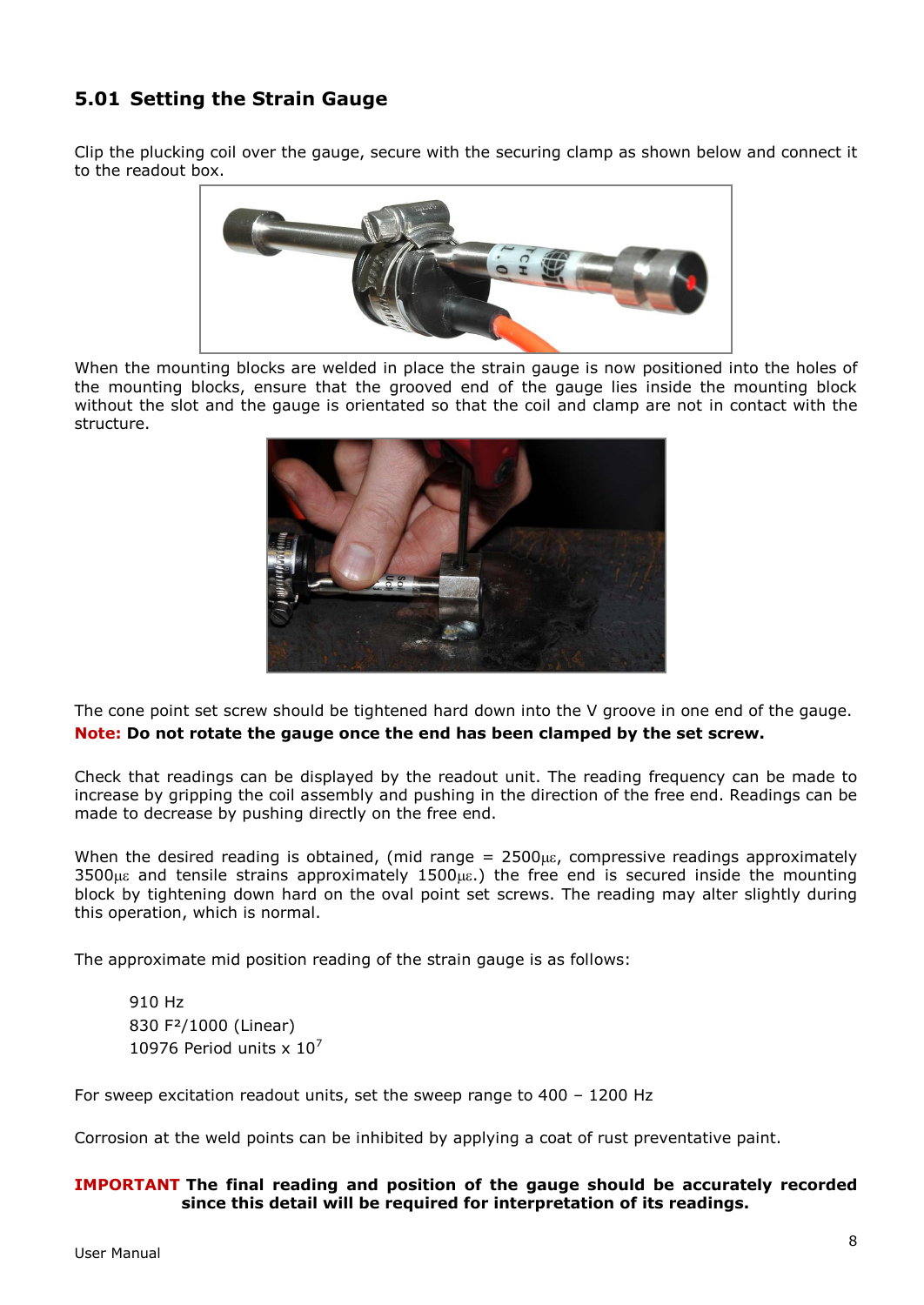## <span id="page-8-0"></span>**Section 6 : Protection and Cable routing of the Installation**

## <span id="page-8-1"></span>**6.01 Protection**

All efforts must be taken to protect the gauge during and after installation.

An insulated protective cover is available to protect the gauge from physical damage and the temperature effects of direct sunlight.

This can be either welded over the gauge installation or secured with threaded fixings.

Where the gauge is installed in a vulnerable position good practice is to spray the area with marker paint as a warning.

## <span id="page-8-2"></span>**6.02 Cable Routing**

Having established and marked the preferred route of the cables and decided upon the type of cabling arrangement to be adopted, begin running the cables from the gauges furthest from the readout location.

Where cables are not to be ducted, they should be strapped in a position where they are least likely to be damaged, using strong tape or cable ties. Cable should be supported every 400-500mm and care should be taken to avoid over stretching the cables, especially where movement/loading could take place.

Where significant movement could take place, the cable ties should be left a little slack and sufficient cable left free and positioned so that it cannot be damaged.

Once the cables have been fixed a full set of readings should be recorded for each instrument. Since the gauges are used to record changes in data and not absolute data, the stage when the "Base" or "Zero" reading is recorded is flexible.

Where loading tests are to be performed, the Base reading for the test data should be recorded just prior to the beginning of the test.

Data from Vibrating Wire instruments can be recorded in 3 formats; Period, Linear or Engineering Units. The required format should be established prior to any test beginning and remain consistent for the duration of the monitoring program.

A monitoring schedule should be established by the engineers responsible for the structure, so that the monitoring personnel are aware of the data gathering requirements.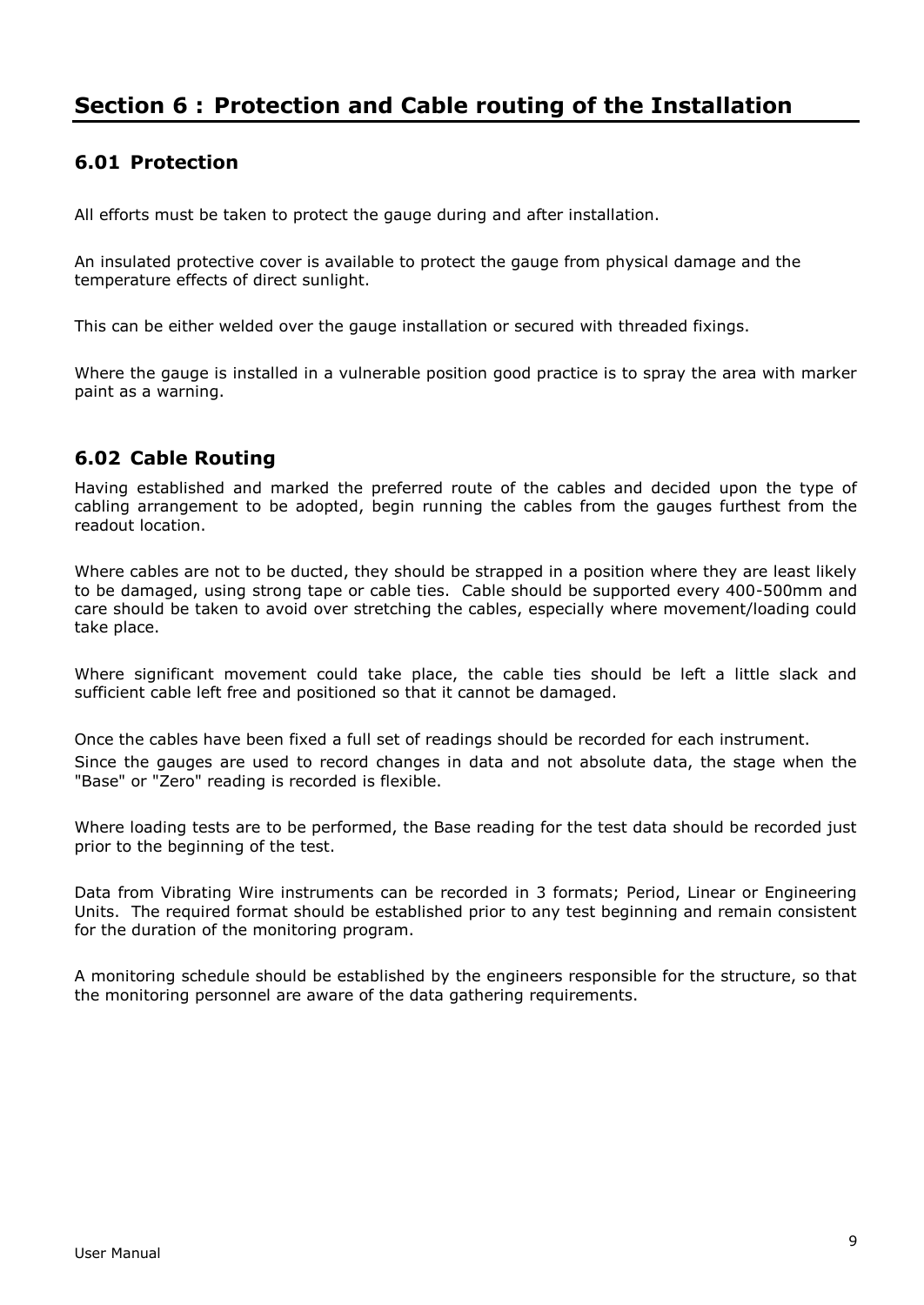<span id="page-9-0"></span>Data from strain gauges is generally presented in micro strain (με) where strain is the ratio of the change in length per unit length:-

 $\left(\frac{\Delta L}{I}\right)$  Practical K factor = 36150 (Gauge calibration constant)

Conversion of Period and Linear Units to micro-strain is carried out using either of the formulae detailed below:-

### **Period Units**

$$
\mu \varepsilon = K * \left[ \frac{10^7}{(T_1)^2} - \frac{10^7}{(T_0)^2} \right] * B
$$

Where  $\mu \varepsilon$  = Change in strain in micro-strain

 $K =$  Gauge Calibration Constant

 $T_0$  = Base reading in Period units x 10<sup>7</sup>

 $T_1$  = Current reading in Period units x 10<sup>7</sup>

 $B =$  Batch Factor supplied with each gauge

Please note: when  $\frac{10^7}{(T_1)^2} - \frac{10^7}{(T_0)^2}$  is positive the resultant strain is tensile.

### **Linear Units**

$$
\mu \varepsilon = (K (F_1 \cdot F_0) \times 10^{-4}) \times B
$$

Where  $\mu \varepsilon$  = Change in micro-strain

 $K =$  Gauge Calibration Constant

 $F_0$  = Base reading in  $f^2/1000$  units

 $F_1$  = Current reading in  $f^2/1000$  units

 $B =$  Batch Factor supplied with each gauge

Please note: when  $(F_1 - F_0)$  is positive the resultant strain is tensile.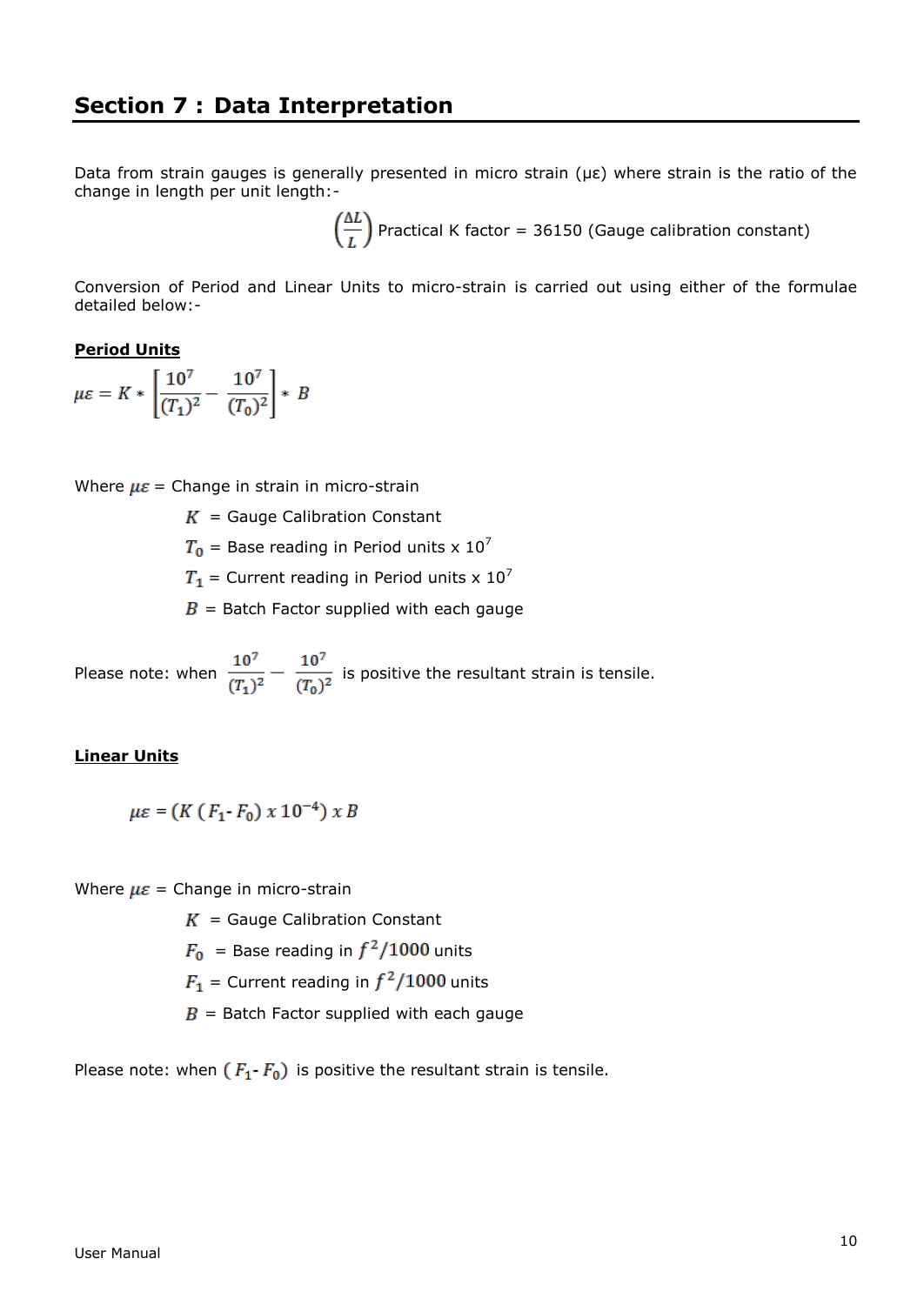The calculation of Load in a member using data from strain gauges is often complex. The fundamental problem is determining the composite Young Modulus (E) of the member, since it is often difficult to accurately determine the properties of the insitu materials.

Once a Young Modulus is calculated, the following equations can be used to calculate the loading on the structural member at the location of the Strain Gauge.

Force  $(F)$  = Stress  $(S)$  x Area  $(A)$ Where A = Cross sectional area in  $m<sup>2</sup>$ Where  $F$  units = Newton's Where S units =  $N/m^2$ 

Stress (S) = Young Modulus of Elasticity (E) x Strain ( $\varepsilon$ ) Where E units =  $N/m^2$ 

### **Example calculation**

Steel pipe outside diameter = 1.016m Steel pipe inside diameter = 0.984m

Calculated change from the strain gauges =  $54.688\mu\epsilon$ Young Modulus of Elasticity of the steel pipe = 200,000,000,000 N/m²

Stress =  $E \times \varepsilon$ 

 $= 200,000,000,000 \times 0.000054688$  $=10937600$  N/m<sup>2</sup>

Area =  $\pi r^2$ 

- $= \pi \times$  (outside diameter /2)<sup>2</sup>  $\pi \times$  (inside diameter /2)<sup>2</sup>
- $= \pi \times (1.016 / 2)^2 \pi \times (0.984 / 2)^2$
- $= \pi \times (0.508)^2 \pi \times (0.492)^2$
- $= \pi \times 0.258064 \pi \times 0.242064$
- $= 0.810732 \text{ m}^2 0.760466 \text{ m}^2$
- $= 0.050266$  m<sup>2</sup>

Force  $= S \times A$ 

- $= 10937600 \times 0.050266$
- $= 549789.4N$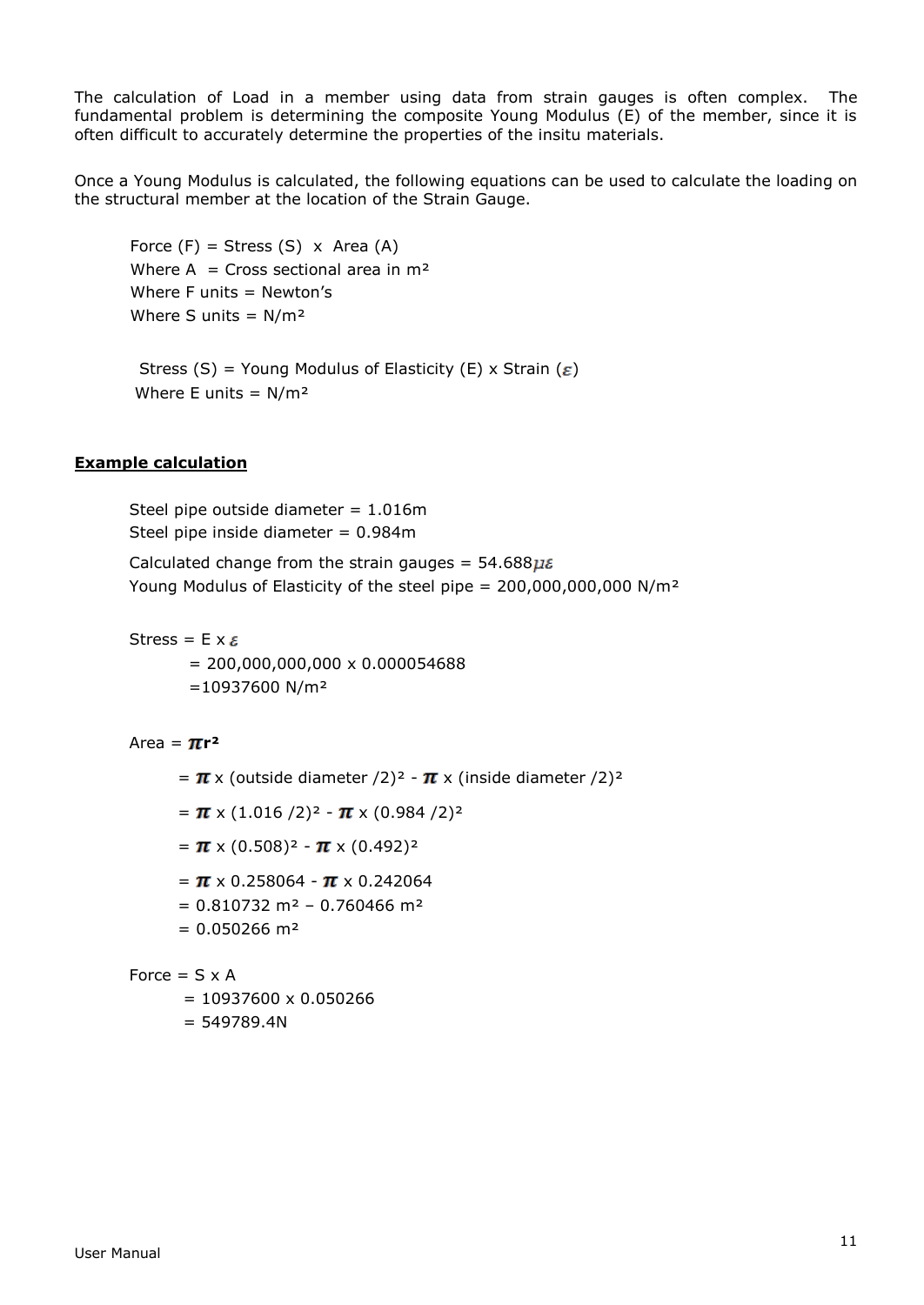<span id="page-11-0"></span>It is best practice to record temperature when you record strain readings. You can then use the temperature data as well as strain data to analyse the behaviour of the structure.

The steel used for the wire in the strain gauge has a thermal coefficient of expansion similar to that of structural steel. Thus, if the gauge and the steel have the same thermal coefficient of expansion and are subjected to the same temperature change, corrections for temperature change are not required.

If the gauge is heated by direct sunlight, so that its temperature increases faster than that of the structural steel, you may see large changes in apparent strain. It is difficult to correct for this, so try to shield gauges from direct sunlight using thermally insulated covers.

If the steel in the structure has a thermal coefficient that is quite different from that of the gauge, the following temperature correction might be appropriate.

 $\Delta\mu\varepsilon$  Corrected  $=$   $\Delta\mu\varepsilon$   $-$  (  $TC_{_m}$   $TC_{_g}$   $)$   $x(Temp_{_1}$   $Temp_{_0})$ 

Where:

 $\Delta\mu\varepsilon$  is the change in strain,

 $TC_{\scriptscriptstyle m}$  is the thermal coefficient of the member

 $TC_{_g}$  is the thermal coefficient of the gauge:12.2  $\mu\varepsilon$  /°C

 $Temp_1^{\phantom{\dag}}$  is the current temperature

 $Temp_{0}^{\phantom{\dag}}$  is the initial temperature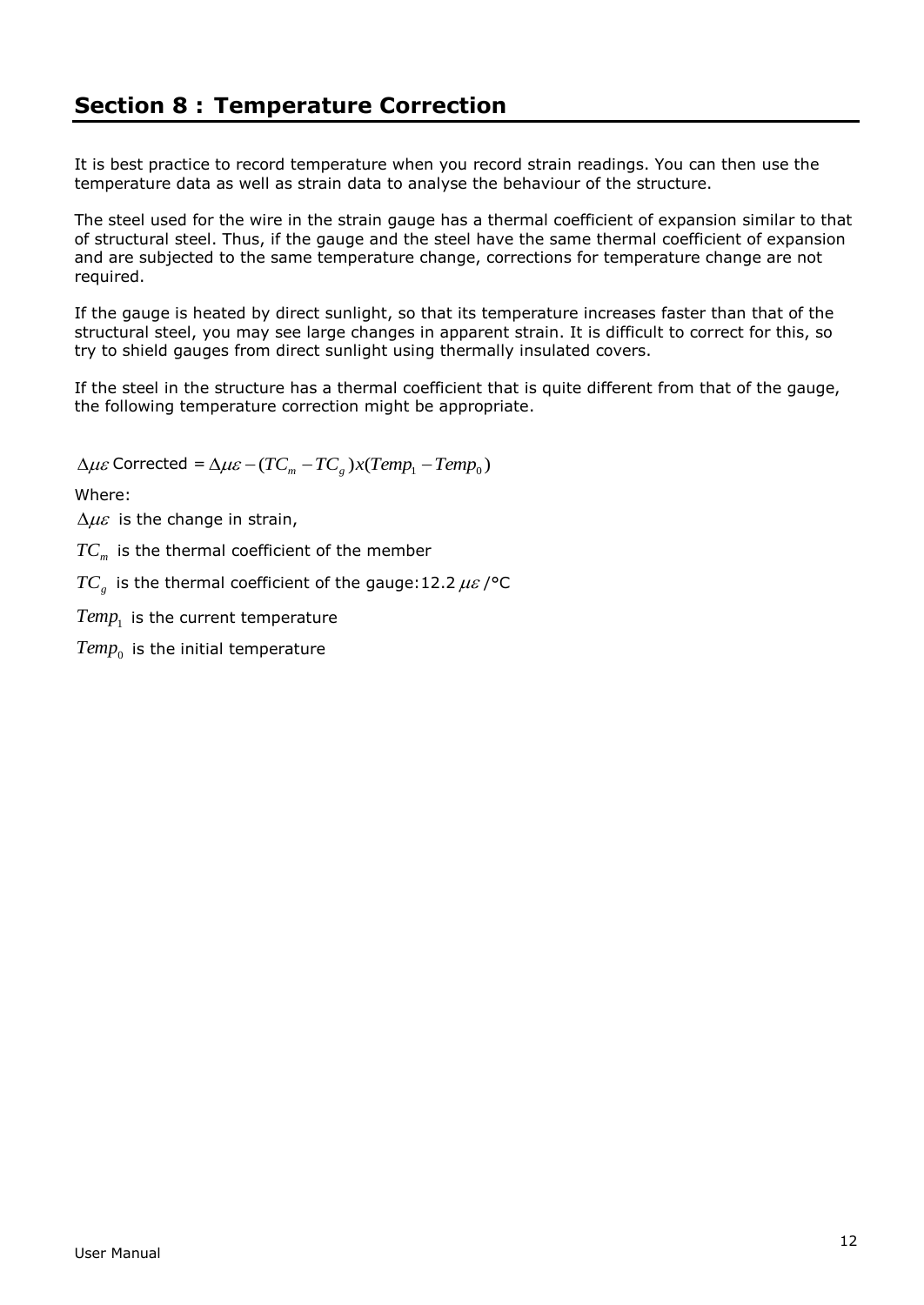<span id="page-12-0"></span>If a failure of any vibrating wire transducer or its electrical cable is suspected, the following steps can be followed. The transducers themselves are sealed and cannot be opened for inspection. The "Troubleshooting Flowchart" should also be followed if any instrument failures are suspected.

The steps below and the Troubleshooting Flowchart are applicable generally to any vibrating wire instrument.

### **Step 1**

Before any of the following steps are followed, the readout unit should be used to verify the stability of the reading and the audio signal from the portable logger should be heard. The period reading from the transducer should not vary by more than 2 units and the audio signal should be crisp and of a consistent tone and duration. Unstable (wildly fluctuating) readings from a transducer or an unsteady audio signal are either indications of possible problems with instruments or their related electrical cables.

#### **IMPORTANT**: **If a portable data logger is giving faulty readings or audio signals from all transducers, a faulty readout unit must be suspected. Another readout unit should be used to check the readings from the transducers and Soil Instruments should be consulted about the faulty readout unit.**

Before proceeding to Steps 2 and 3, if possible the continuity should be checked between conductors and earthing screen of the electrical cable. If continuity exists, a damaged cable is confirmed.

### **Step 2**

The resistance across the two conductors of the electrical cable should be checked. This can be done using a multimeter device across the two exposed conductors if the cable has not been connected to a terminal cabinet, or can be done just as easily across the two conductors if the instrument has been connected to such a terminal (or Data Loggers).

The resistance across the two conductors should be approximately of the order of 80 $\Omega$  to 180 $\Omega$ . The majority of these resistances arise from the transducer and the remainder from the electrical cable connected to the transducer.

### **Step 3**

If the resistance across the two conductors is much higher than the values quoted in "Step 2" (or is infinite), a damaged cable must be suspected.

### **Step 4**

If the resistance across the two conductors is much lower than the values quoted in "Step 1" (say  $80\Omega$  or less) it is likely that cable damage has occurred causing a short in the circuit

### **Step 5**

If the resistance is within the values quoted in "Step 1" (i.e. 80 $\Omega$  to 180 $\Omega$ ), AND no continuity exists between conductor and earth screen and on checking the reading from the transducer, it proves to be still unstable or wildly fluctuating, it must be assumed that the integrity of the circuit is good. A faulty transducer must be suspected and Soil Instruments should be consulted.

### **NOTE: If the location on site of cable damage is found, the cable can be spliced in accordance with recommended procedure with suitably qualified personnel.**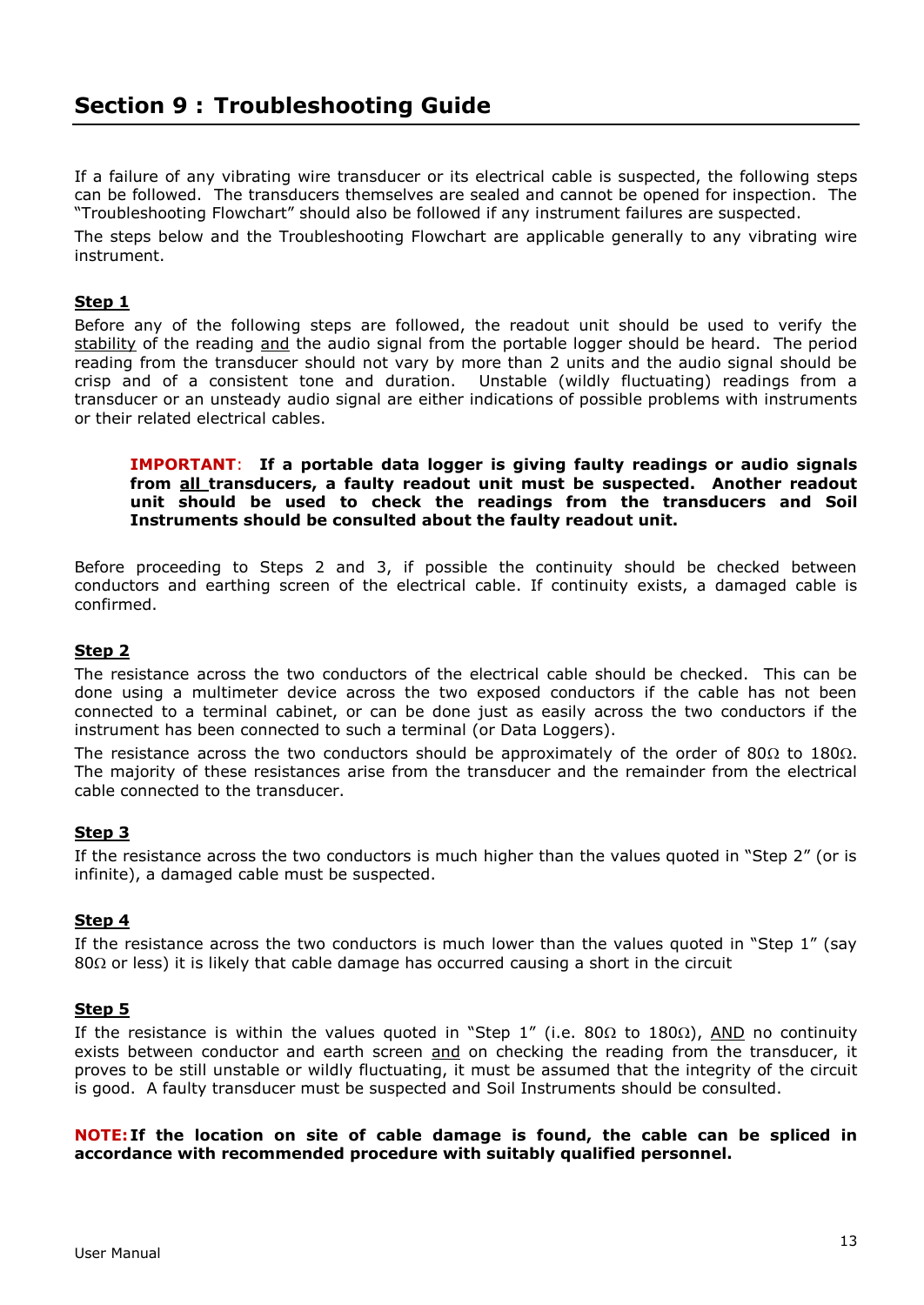## <span id="page-13-0"></span>**Appendix A: Vibrating Wire Data**

**Frequency Units (f):** The tension of a wire can be measured by registering the frequency (note) at which it naturally vibrates. If the wire is "plucked" electronically the frequency at which it vibrates can be measured. The most common units used to express frequency are Hertz (Hz) or KiloHertz(KHz).

The disadvantage of these units is that there is no "linear" conversion from Hertz to "change in wire tension".

**Linear Units (L):** In order to overcome the problem of a linear conversion described above, the frequency value can be squared, thereby rendering it linear, but quite large. To reduce its size it is often divided by 1000 (or multiplied by 10<sup>-3</sup>). The expression  $f^2/1000$  (or  $f^2 \times$ 10-3) is the most commonly adopted as a "linear" digital output.

**Period Units (P):** Electronic devices and digital technology often utilise the "counter" function available in some common circuits.

Period Units represent the time taken for the wire to vibrate over one full oscillation, expressed in seconds. Due to the very small size of the number generated most equipment manufacturers display the unit multiplied by 10000000 (or  $10^{-7}$ ).

The relationship between Period Units and frequency units is expressed as:  $P \mu 1$ Frequency

Period units are, therefore, convenient to measure but do not have a linear relationship to "change in wire tension".

**Calibration Constants:** Each instrument is supplied with a Calibration Constant value, to convert the raw data into engineering units.

The value of the calibration constant will vary depending upon the engineering units into which the data is to be converted and the readout units. For example, the data from piezometers may convert into  $Kg/cm^2$ , mH20, Bar, Psi, etc, and, therefore, the Calibration Constant for each will be different.

Some instruments have "Generic" Calibration Constants and others are calibrated to generate the Constant. The constant is generated by using the following calculation.

 $Constant(K) =$ Range Reading @ Full Range - Reading @ Range Zero x 10-4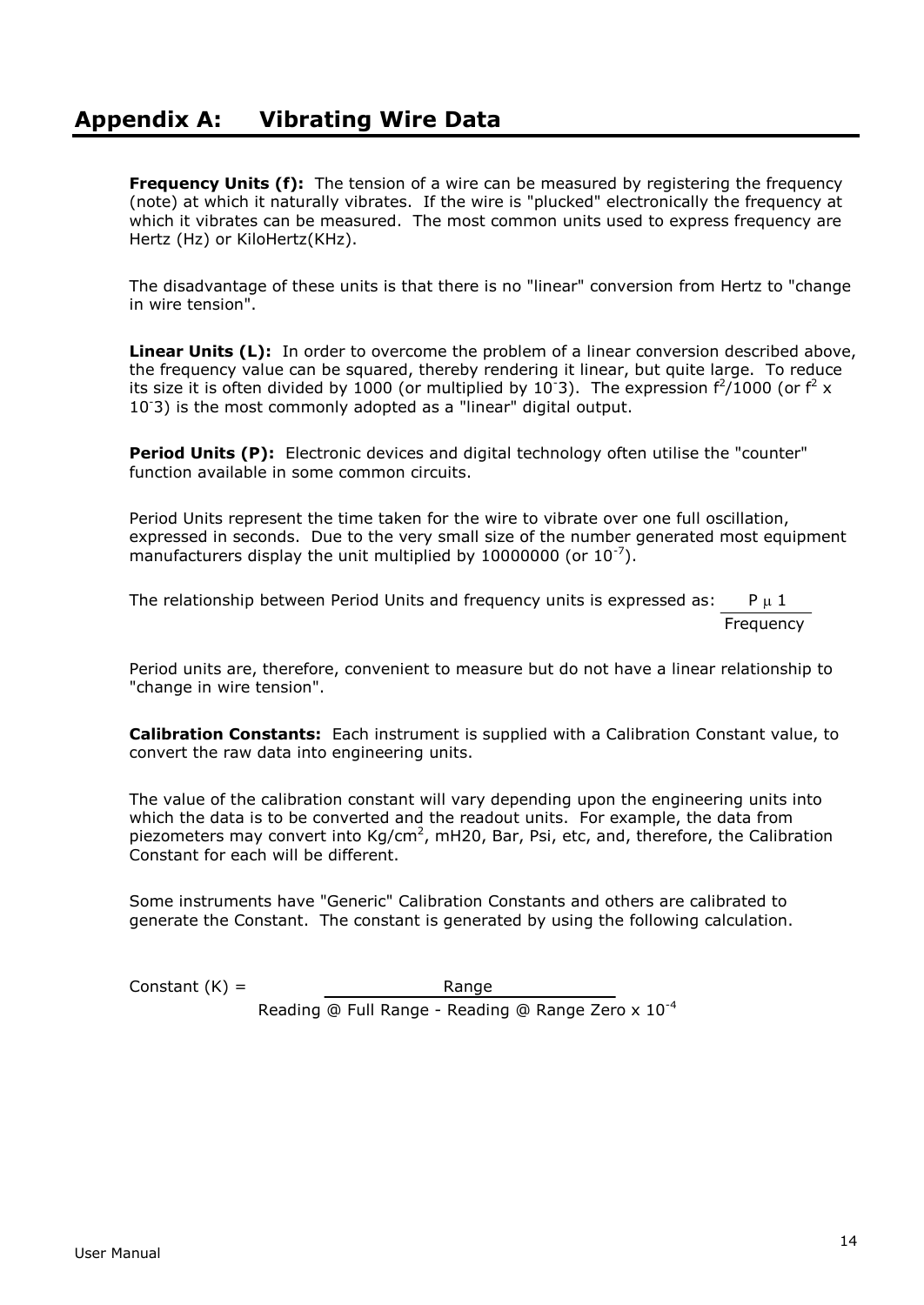# <span id="page-14-0"></span>**Appendix B: Troubleshooting Flowchart**